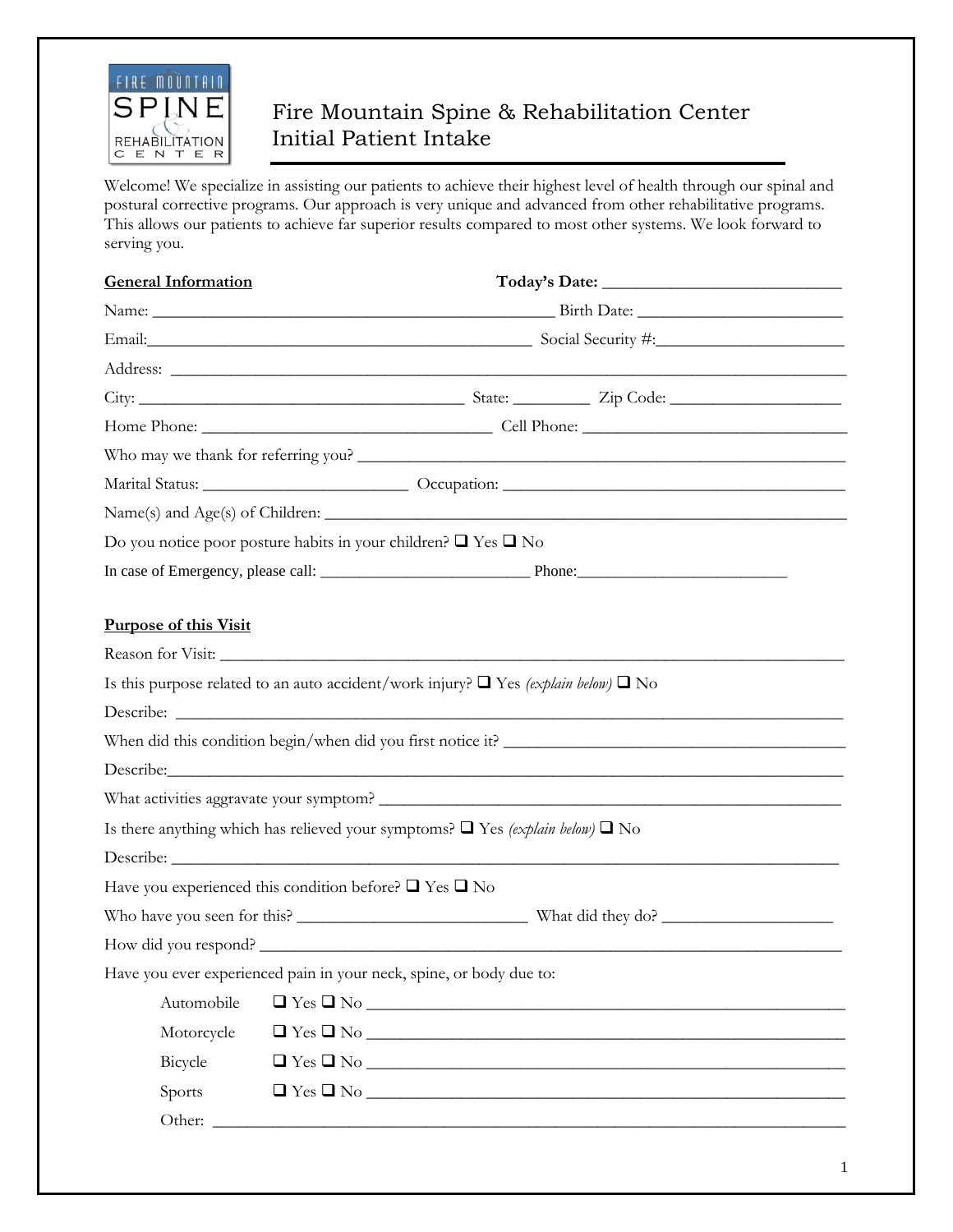|                                                                                                                                                                                                                                                                                                                                                   | Have you ever had surgery or been hospitalized? $\Box$ Yes $\Box$ No |  |  |  |
|---------------------------------------------------------------------------------------------------------------------------------------------------------------------------------------------------------------------------------------------------------------------------------------------------------------------------------------------------|----------------------------------------------------------------------|--|--|--|
|                                                                                                                                                                                                                                                                                                                                                   |                                                                      |  |  |  |
|                                                                                                                                                                                                                                                                                                                                                   | Is it comfortable? $\Box$ Yes $\Box$ No                              |  |  |  |
|                                                                                                                                                                                                                                                                                                                                                   |                                                                      |  |  |  |
| <i>For women:</i> Are you pregnant? $\Box$ Yes $\Box$ No                                                                                                                                                                                                                                                                                          |                                                                      |  |  |  |
| <b>Health Care Information</b>                                                                                                                                                                                                                                                                                                                    |                                                                      |  |  |  |
|                                                                                                                                                                                                                                                                                                                                                   |                                                                      |  |  |  |
|                                                                                                                                                                                                                                                                                                                                                   |                                                                      |  |  |  |
|                                                                                                                                                                                                                                                                                                                                                   |                                                                      |  |  |  |
| Please describe, to the best of your ability, what type of adjustment and/or other services were utilized.                                                                                                                                                                                                                                        |                                                                      |  |  |  |
| Were you pleased with his/her service? $\Box$ Yes $\Box$ No<br>Are you aware that posture is an important determinant of one's overall health <i>and</i> conveys valuable health<br>information? $\Box$ Yes $\Box$ No<br>Do you ever feel that it takes effort and awareness to maintain an aligned posture? $\Box$ Yes (explain below) $\Box$ No |                                                                      |  |  |  |
| Note: The most common postural weakness is the Forward Head Syndrome (Head and neck start to bend forward                                                                                                                                                                                                                                         |                                                                      |  |  |  |
| and progressively move downward, compromising the brain stem, spinal cord, and nerves.) Even mild forms of                                                                                                                                                                                                                                        |                                                                      |  |  |  |
| this posture can affect our overall health.                                                                                                                                                                                                                                                                                                       |                                                                      |  |  |  |
|                                                                                                                                                                                                                                                                                                                                                   |                                                                      |  |  |  |
| <b>Health Lifestyle</b>                                                                                                                                                                                                                                                                                                                           |                                                                      |  |  |  |
|                                                                                                                                                                                                                                                                                                                                                   |                                                                      |  |  |  |
| Do you consume: $\Box$ Alcohol $\Box$ Coffee/caffeine $\Box$ Tobacco                                                                                                                                                                                                                                                                              |                                                                      |  |  |  |
| Are you currently taking any prescription or over-the-counter medications? $\square$ Yes $\square$ No                                                                                                                                                                                                                                             |                                                                      |  |  |  |
|                                                                                                                                                                                                                                                                                                                                                   |                                                                      |  |  |  |
| Have you at other times taken prescription drugs over an extended period? $\Box$ Yes $\Box$ No                                                                                                                                                                                                                                                    |                                                                      |  |  |  |
| If yes, please list:                                                                                                                                                                                                                                                                                                                              |                                                                      |  |  |  |
| Do you take any supplements? $\Box$ Yes $\Box$ No                                                                                                                                                                                                                                                                                                 |                                                                      |  |  |  |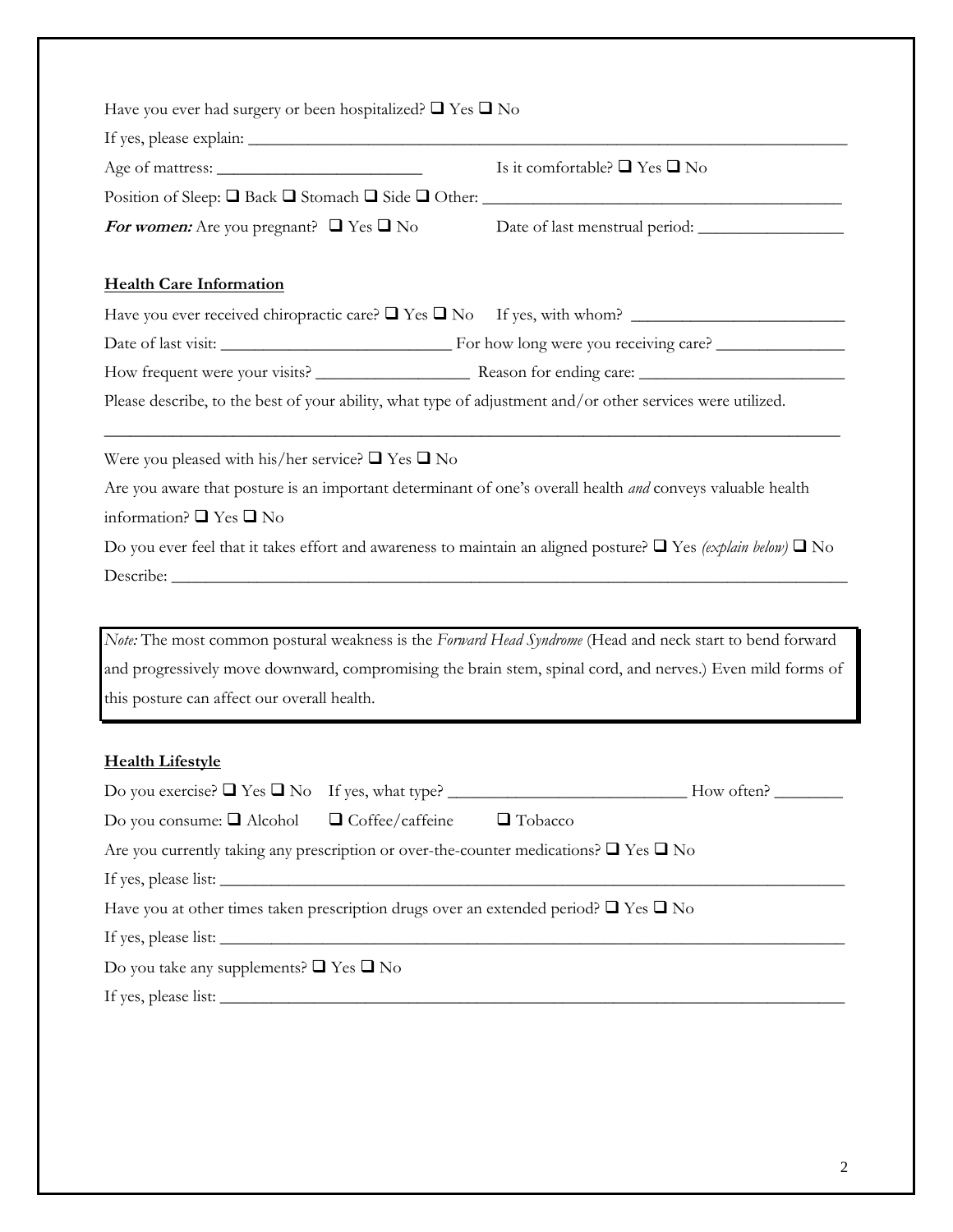## **Health Conditions**

#### **Cervical Spine (Neck):**

Posture distortions/subluxations of the skull and neck will affect the nerves into the arms, hands, and head. Do you experience any of the following:

- Neck pain  $\Box$  Sinusitis  $\Box$  Pain into shoulders/arms/hands **Numbness** in shoulders/arms/hands Recurrent Colds/flus
- Weakness of grip  $\Box$  TMJ/pain/clicking **□** Headaches ■ Allergies/Hay Fever Dizziness Visual Disturbances □ Hearing Disturbances
- **O** Fatigue
- Thyroid Conditions
- $\Box$  Insomnia/difficulty sleeping
- □ Depression/mood swings
- Poor Immune Response

## **Thoracic Spine (Upper Back):**

Postural distortions/subluxations in the upper back will affect the nerves to the heart and lungs. Do you experience any of the following:

| Heart Palpitations |  |
|--------------------|--|
|--------------------|--|

- Tachycardia
- Recurrent Lung Infections/Bronchitis

## **Lumbar Spine (Low Back):**

Postural distortions/subluxations in the upper back will affect the nerves into the pelvic organs and legs/feet. Do you experience any of the following:

- **Low back pain**
- □ Pain into buttock/hips/legs/feet
- Numbness/tingling in buttock/hips/legs/feet
- Muscle cramps in legs/feet
- Weakness in hips/knees/ankles
- $\Box$  Recurrent bladder infections
- **T** Frequent, difficult urination
- Constipation/diarrhea

 $\Box$  Asthma/wheezing □ Shortness of breath

 $\Box$  Menstrual irregularities/cramping

 $\Box$  Pain on deep inspiration/expiration

 $\Box$  Sexual dysfunction

## **Informed Consent for Chiropractic Treatment and Care**

I hereby request and consent to the performance of chiropractic adjustments and other chiropractic procedures, including various modes of physiotherapy and diagnostic x-rays, on me (or on the patient named below, for whom I am legally responsible) by the doctor or intern, affiliated with Fire Mountain Spine & Rehabilitation Center.

I understand that, as in the practice of medicine, in the practice of chiropractic care there are some risks to treatment, including but not limited to: fractures, disc injuries, strokes, dislocations, and sprains. I do not expect the doctor to be able to anticipate and explain all risks and complications. I wish to rely on the doctor to exercise judgment during the course of the procedure, which the doctor feels at the time, based on the facts then known, is in my best interests.

I have read, or have had read to me, the above consent. By signing below I agree to the above, and allow the doctor or intern, affiliated with Fire Mountain Spine & Rehabilitation Center, to perform such. I intend this consent form to cover the entire course of treatment for my present condition and for any future condition(s) for which I seek treatment.

#### **Our Privacy Pledge**

I have read and understand the above policy listed: **Initial** \_\_\_\_\_\_\_\_\_\_

We are very concerned with protecting your privacy. While the law requires us to give you this disclosure, please understand that we have, and always will, respect the privacy of your health information. There are several circumstances in which we may need to disclose your health care information: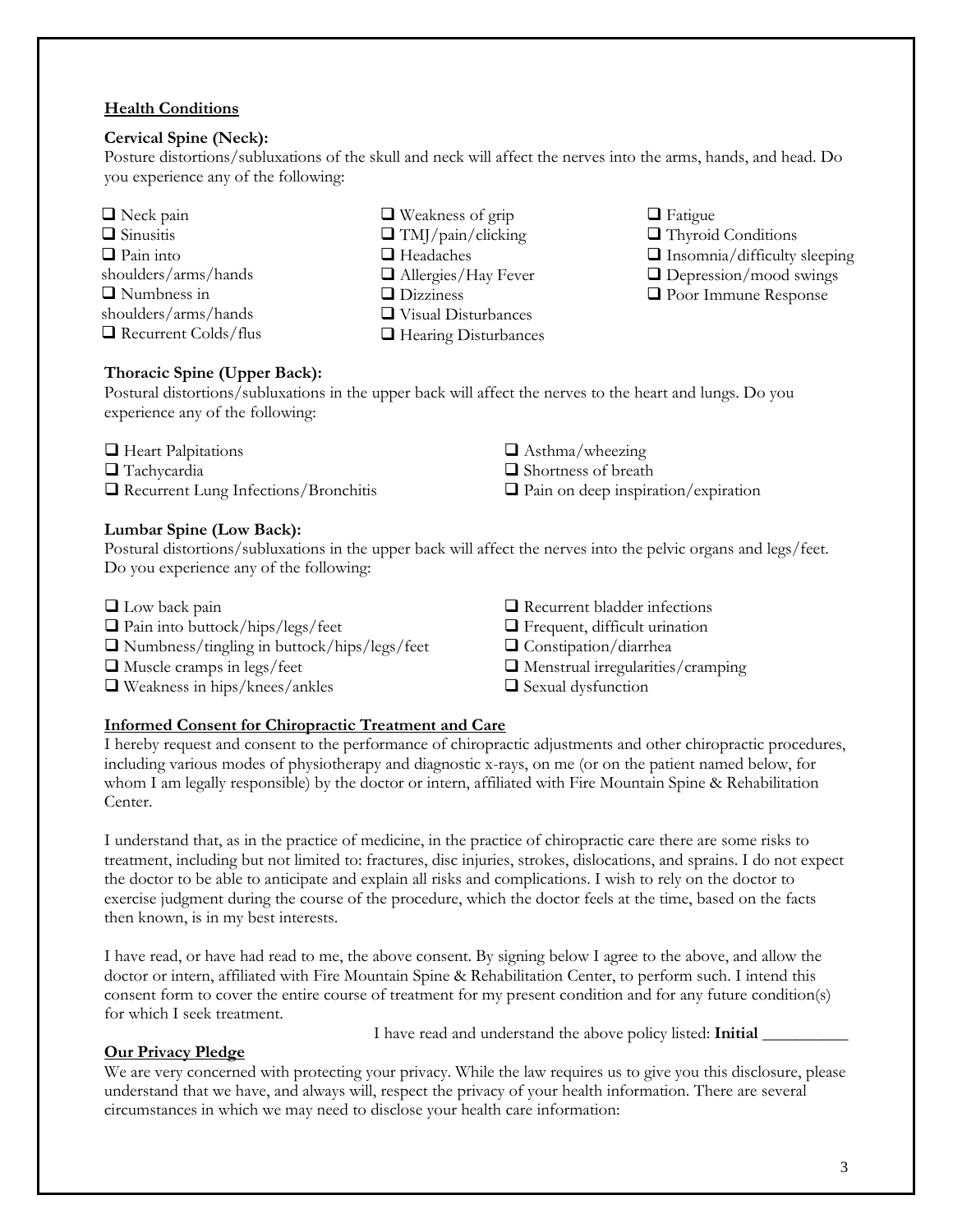- $\bullet$  We may have to disclose your health information to another health care provider or a hospital if it is necessary to refer you to them for the diagnosis, assessment, or treatment of your health condition.
- $\bullet\bullet\quad$  We may have to disclose your health information and billing records to another party if they are potentially responsible for the payment of your services
- We may need to use your health information within our practice for quality control or other operational purposes.

I have read and understand the above policy listed: **Initial** \_\_\_\_\_\_\_\_\_\_

#### **Specific Health Care Authorizations**

The patient identified above authorizes Fire Mountain Spine & Rehabilitation center to use and/or disclose protected health information in accordance with the following:

- I give permission to Fire Mountain Spine & Rehabilitation Center to use my name, address, phone number, and clinical records to contact me with appointment reminds, missed appointment notifications, birthday cards, holiday related cards, information about treatment alternatives, newsletters, or other health related information.
- ◆ I give permission to Fire Mountain Spine & Rehabilitation Center to display my name on an internal referral board and/or patient sign–in sheet.
- If Fire Mountain Spine & Rehabilitation Center contacts me by phone, I give them permission to leave a phone message on my answering machine or voice mail.
- $\bullet$  I give Fire Mountain Spine & Rehabilitation Center permission to treat me in an open room where other patients are also being treated. I am aware that other persons in the office may overhear some of my protected health information in the course of care. Should I need to speak with a doctor at any time in private, the doctor will provide a room for these conversations.
- $\bullet$  I give Fire Mountain Spine & Rehabilitation Center permission to report my findings and review my xrays with family and/or friends present in the room.

This authorization is requested by Fire Mountain Spine & Rehabilitation Center for its own use/disclosure of PHI. Information that we use or disclose based on the authorization you are giving us may be subject to redisclosure by anyone who has access to the information and may no longer be protected by the federal privacy rules.

You have the right to refuse to sign this authorization. If you refuse to sign this authorization, Fire Mountain Spine & Rehabilitation Center will not refuse to provide treatment. This notice is effective as of today. This authorization will expire seven years after the date on which you last received services from us. By initialing below, I authorize you to use or disclose my health information in the manner described above. I am also acknowledging that I may have access to a copy of this authorization.

I have read and understand the above policy listed: **Initial** \_\_\_\_\_\_\_\_\_\_

#### **Cancellation policy**

We require **24 hour notice** in the event of a cancellation. There is a **\$50.00** charge for a cancellation without proper notice. This charge will not be covered by insurance, but will have to be paid by you personally. For Worker's Compensation and Personal Injury patients documentation of any missed appointments is forwarded to your Case Manager and Primary Physician and this could jeopardize your claim.

I have read and understand the above policy listed: **Initial** \_\_\_\_\_\_\_\_\_\_

By signing below, I agree that I have provided information to the best of my knowledge and have read and understand all of the above listed policies and notifications; I have had the opportunity to ask any questions or address any concerns before signing.

\_\_\_\_\_\_\_\_\_\_\_\_\_\_\_\_\_\_\_\_\_\_\_\_\_\_\_\_\_\_\_\_\_\_\_\_\_\_\_\_\_ \_\_\_\_\_\_\_\_\_\_\_\_\_\_\_\_\_\_\_\_

Patient or Guardian's Signature **Date**